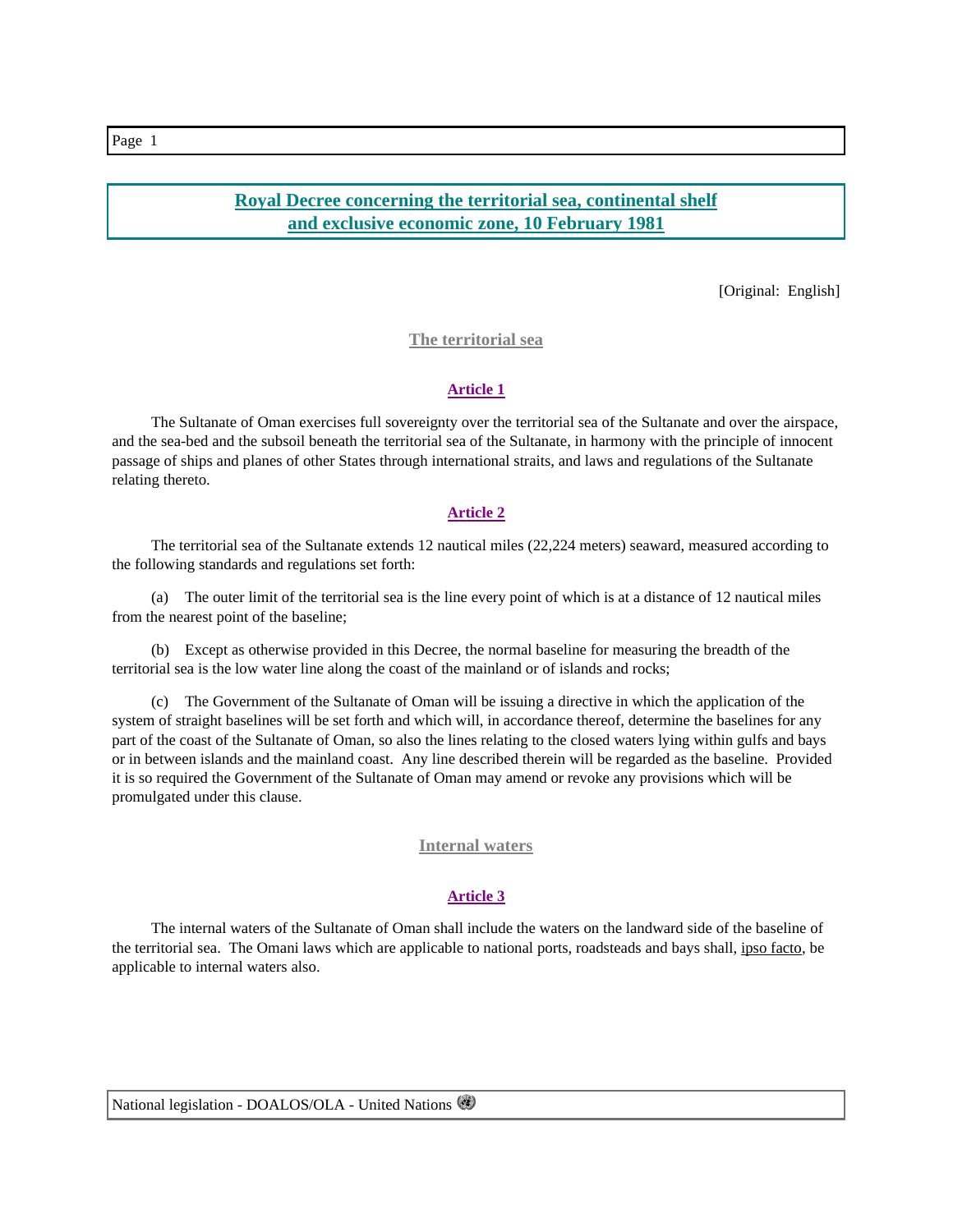### **The exclusive economic zone**

#### **Article 4**

 The Sultanate of Oman exercises sovereign rights over the exclusive economic zone for the purposes of exploring, developing and exploiting its natural wealth, whether living or non-living.

### **Article 5**

 The exclusive economic zone extends 200 nautical miles and is measured from the baseline from which the breadth of the territorial sea is measured.

### **The continental shelf**

### **Article 6**

 The Sultanate of Oman exercises sovereign rights over its continental shelf for the purposes of exploring and exploiting its natural resources.

### **Article 7**

The Sultanate of Oman will be issuing a declaration for delimiting the span of its continental shelf.

#### **Miscellaneous provisions**

#### **Article 8**

Where the coast of another State is opposite or adjacent to the coast of the Sultanate of Oman, the outer limits of the territorial sea, exclusive economic zone and continental shelf shall be [measured up to] the median line [so that] every point of which is equidistant from the nearest points on the baselines from which the breadth of the territorial sea of the Sultanate and the territorial sea of such other States is measured.

### **Article 9**

 The precise limits of the territorial sea, exclusive economic zone and the continental shelf shall be determined by the Government of the Sultanate of Oman on maps and hydrographic charts and geodetic data.

### **Article 10**

 The provisions of the Royal Decree dated 20 July 1972 concerning the territorial sea, the continental shelf and exclusive fishing zone and those of the Royal Decree numbering 44/77 of 15 June 1977 and all other provisions which are in contravention to the provisions of the present Decree stand cancelled.

#### **Article 11**

This Decree shall be published in the Official Gazette and shall come into force from the date of its issue.

National legislation - DOALOS/OLA - United Nations